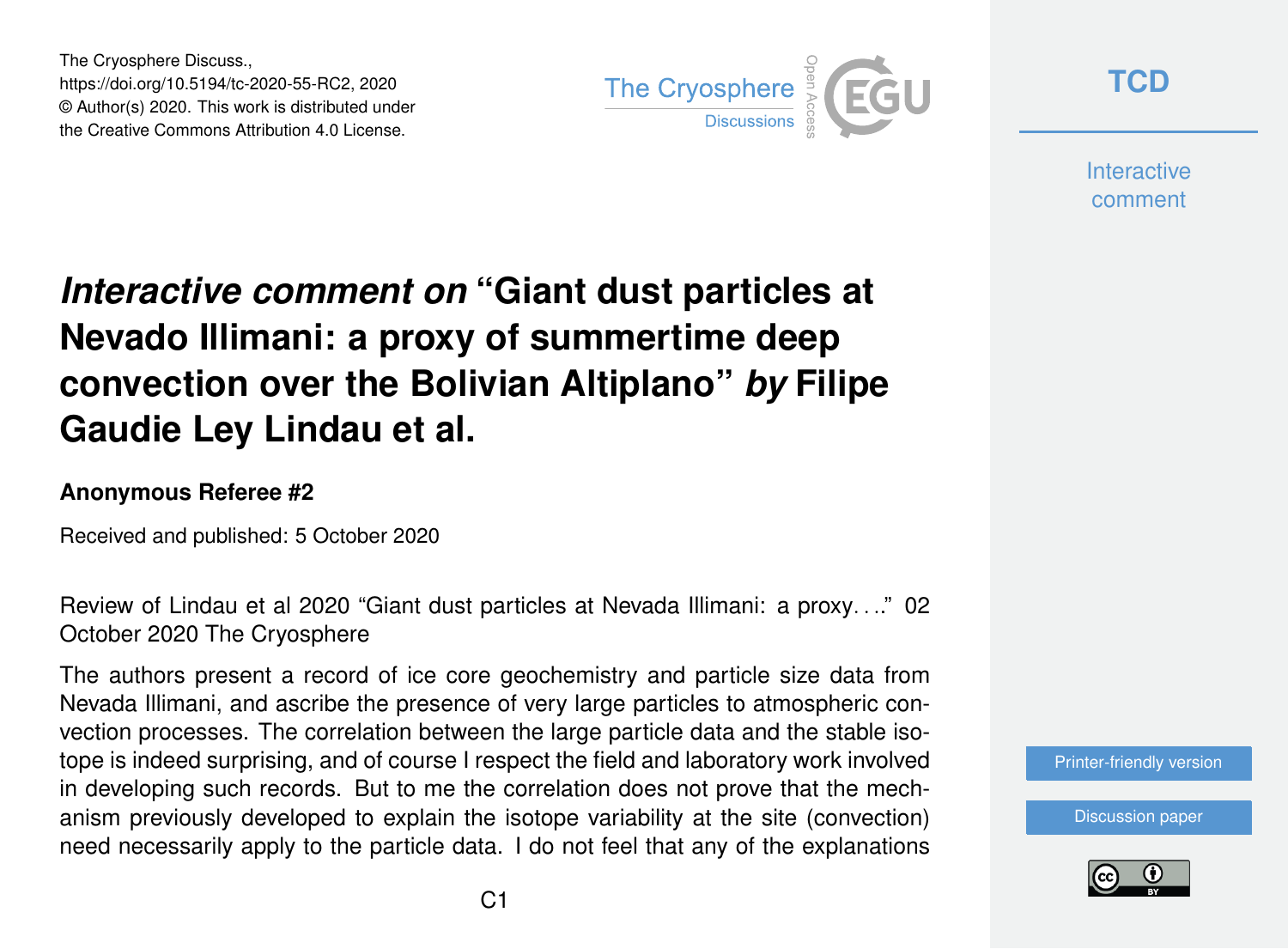provided for the isotope or particle interpretations stand on their own, and the correlation itself is not sufficient for me to accept the particle-convective activity link. I outline my specific concerns below.

Line 70: The authors state that this is the first time giant particles have been addressed in Andean ice. Is this the first time they have been observed, or simply the first time they have been interpreted? If it's the first time they have been observed, why is that? Is there something special about the analysis here, or site, or time period, that would be unique? I cannot recall ever seeing such large particles presented and interpreted at any high elevation or polar ice core site, so some kind of brief literature review would be helpful. Have such particles ever been observed and explained at high elevation observation stations? Any evidence that would corroborate the existing and transport mechanisms would help orient the reader to what might be happening here.

Line 150: The authors assert that any particles larger than 5 microns are of obvious local origin. I have a hard time understanding what is local and what is distant in this geographic context. If local means very close (I.e., within the glacier basin) to the ice core site, then how does a convective mechanism make sense? Local wind stress seems a much likelier scenario. A better location map showing dust sources and some kind of proposed transport pathway would be helpful. And because the focus of the paper is on the giant particles, why not collect mineralogy data on them? It seems logical to compare/contrast the fine and giant particles to establish some basis for local/remote origin.

Lines 200-215: The entire logic of the paper relies on the explanation of the stable isotope signal in terms of convective activity. Yet, the paragraph begins by stating the Andean isotope signal has divergent explanations. Has the convective explanation been explicitly tested at Nevado Illimani? And do the amount effect and convective explanations occur in unison, or are they mutually exclusive? Sentences on modeling and satellite observations are interesting, but it is not clear to me that this has been tested and verified at Illimani with in situ data. Merely stating that you assume convection is **[TCD](https://tc.copernicus.org/preprints/)**

**Interactive** comment

[Printer-friendly version](https://tc.copernicus.org/preprints/tc-2020-55/tc-2020-55-RC2-print.pdf)

[Discussion paper](https://tc.copernicus.org/preprints/tc-2020-55)